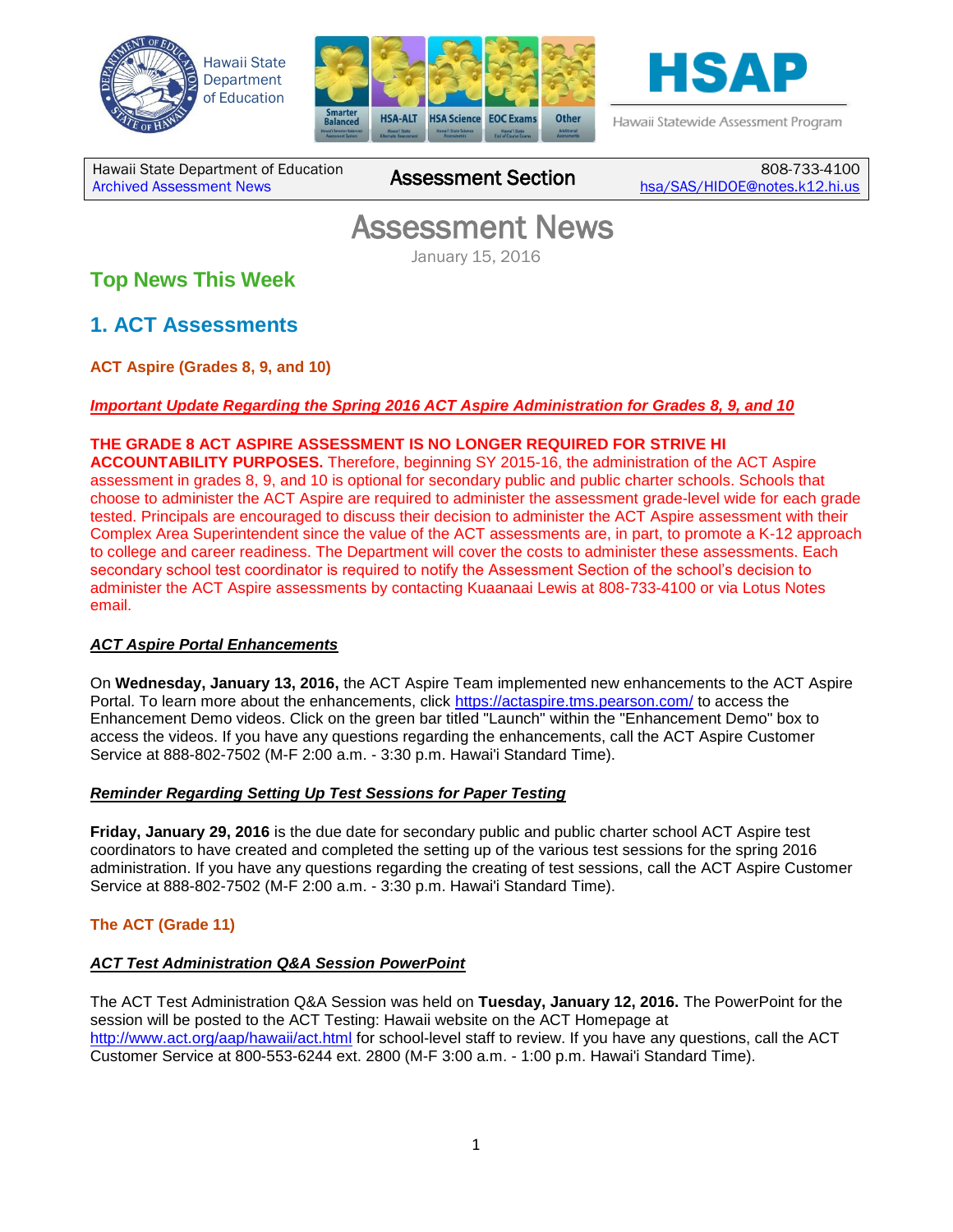## Assessment News

January 15, 2016

#### *Important Information for Schools Who Will Administer the ACT Online*

**Friday, January 29, 2016** is the due date for Checkpoint #2. ACT sent an email message to schools in December 2015 regarding a survey that schools must complete for Checkpoint #2. If you are unable to locate this email message, go to the ACT Testing: Hawaii link on the ACT Homepage at [http://www.act.org/aap/hawaii/act.html.](http://www.act.org/aap/hawaii/act.html) Click on Checkpoint #2 under the heading 'Forms and Related Links." If a school does not complete Checkpoint #2, that school will automatically be reverted to paper testing. If you have any questions, call the ACT Customer Service at 800-553-6244 ext. 2800 (M-F 3:00 a.m. - 1:00 p.m. Hawai'i Standard Time).

## **2. HSA-Alt Requesting a Paper / Pencil Test Kit Exception**

The HSA-Alt for Reading, Mathematics, and Science will be available in paper/pencil test kit form in spring 2016 as an approved exception **only**. TAs who would like to request approval of this exception for one or more of their students will need to contact their school TC. TCs will be responsible for requesting approval of this exception for any HSA-Alt eligible student in their school who is physically unable to test using the online Test Delivery System on their iPad.

**All paper/pencil exception requests should be submitted by February 5, 2016** in order to ensure on-time delivery of the test kit materials to schools prior to the opening of the HSA-Alt test window on February 19, 2016.

Training on how to administer the Paper/Pencil version of the HSA-Alt for first time Test Administrators will take place on Oahu on Friday, February 12, 2016. Register online through a link on the website: [http://alohahsap.org/HSA\\_ALT](http://alohahsap.org/HSA_ALT).

For additional information about administering the HSA-Alt using a paper/pencil test kit, including the use of Second Raters, see the *HSA-Alt Paper/Pencil Directions for Administration* manual available on the HSA-Alt portal at [alohahsap.org.](http://alohahsap.org/) 

## **3. Reminder Regarding the Smarter Balanced Assessments Training for NEW Test Coordinators**

There are still open slots available to register for the Smarter Balanced Assessments Training for new and/or returning Smarter Balanced Test Coordinators. The training will provide a review of the basic administration procedures for the Smarter Balanced assessments. Please click on this link <http://events.constantcontact.com/register/event?llr=zuii4ejab&oeidk=a07ebx67wh4ed2d2ea3> to register. If you have any questions regarding the training, call or email Karen Tohinaka of the Assessment Section at 808-733- 4100 or via Lotus Notes at [karen\\_tohinaka@notes.k12.hi.us.](mailto:karen_tohinaka@notes.k12.hi.us)

## **4. Smarter Balanced Digital Library Fact Sheet**

The Smarter Balanced Digital Library Fact Sheet has been updated. Click on this link to access the fact sheet: [http://alohahsap.org/SMARTERBALANCED/wp-content/uploads/Smarter-Balanced-Digital-Library-](http://alohahsap.org/SMARTERBALANCED/wp-content/uploads/Smarter-Balanced-Digital-Library-Information.pdf)[Information.pdf.](http://alohahsap.org/SMARTERBALANCED/wp-content/uploads/Smarter-Balanced-Digital-Library-Information.pdf) This fact sheet contains helpful information that schools can use to prepare for the administration of the Smarter Balanced assessments.